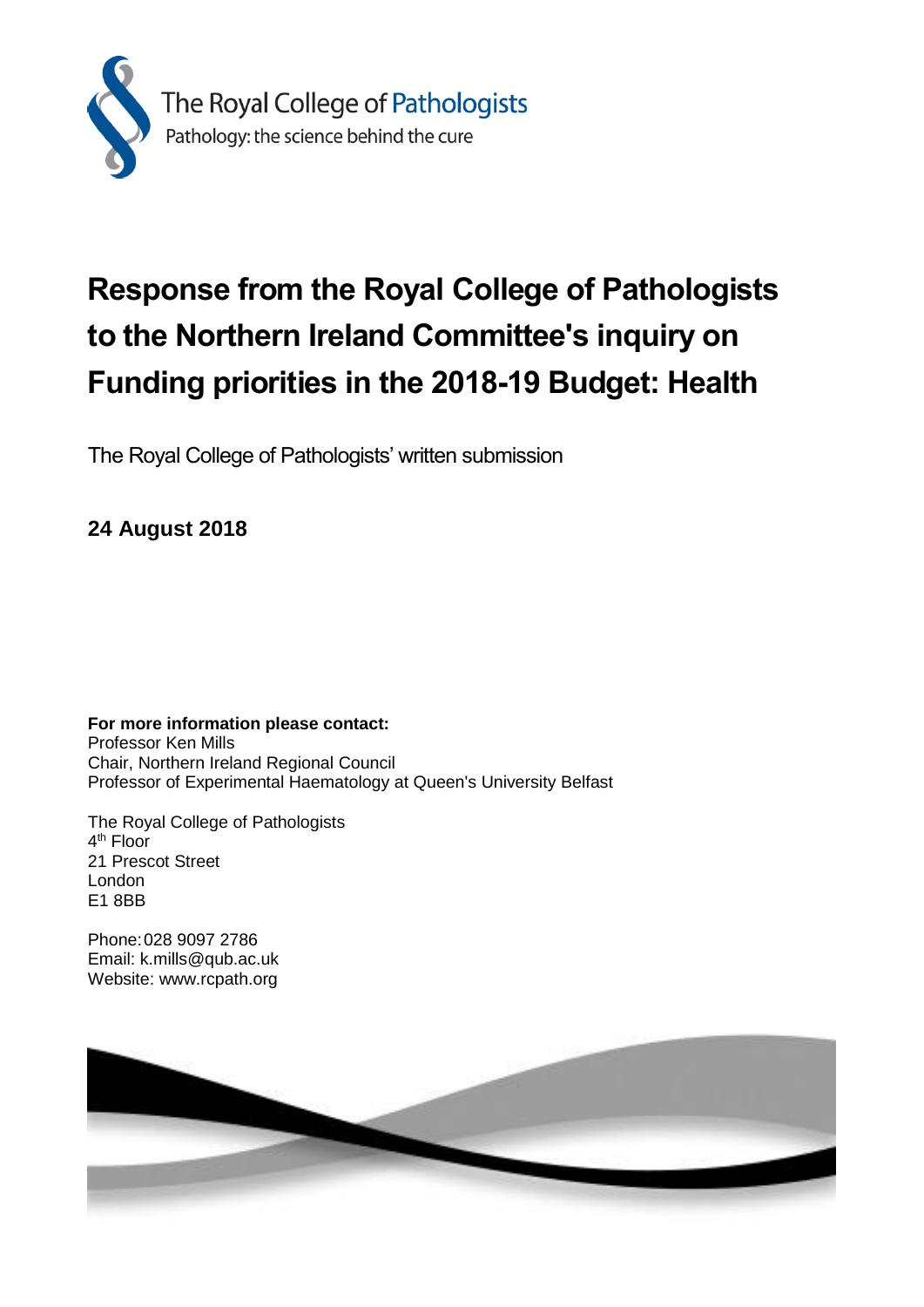## **1.0 About the Royal College of Pathologists**

The Royal College of Pathologists (RCPath) is a professional membership organisation with charitable status. It is committed to setting and maintaining professional standards and to promoting excellence in the teaching and practice of pathology. Pathology is the science at the heart of modern medicine and is involved in 70 per cent of all diagnoses made within the National Health Service. The College aims to advance the science and practice of pathology, to provide public education, to promote research in pathology and to disseminate the results. We have over 11,000 members across 17 specialties working in hospital laboratories, universities and industry worldwide to diagnose, treat and prevent illness.

RCPath's response reflects comments made by our members.

#### **Call for written evidence**

The Committee will look into whether funding allocated to the Department of Health is sufficient to meet the growing pressures on health and social care provision in Northern Ireland and how these funds could be used to improve service levels across the Health and Social Care (HSC) service.

 **Are the funds allocated to the Department of Health in the Northern Ireland Budget (No. 2) Bill sufficient to improve levels of performance across the Health and Social Care (HSC) service in Northern Ireland?**

The funds are not sufficient to achieve this, however there are some things that may help. The main priority is to address the reconfiguration and modernisation of the services across Northern Ireland to allow a more efficient working environment.

#### **What will be the consequences for the HSC that follow from the decision by the Secretary of State to allow £100m of existing funding ring-fenced for capital to be invested in ongoing public service provision?**

This will have an impact on the ability of the HSC to deliver services. The capital funding is essential and it should be focused on modernisation and optimisation of services. For example, the pathology modernisation alongside molecular pathology digital imaging for pathology is under-resourced and is behind the rest of the UK.

#### **Should the UK Government ensure that additional confidence and supply funding earmarked for specific areas is spent on those areas, and if so how?**

Yes - by targeting specific calls for those areas that can have the greatest impact.

The fact that Northern Ireland does not have a Cancer Drugs Fund should not be a barrier to making medicines available. Wales also does not have a CDF. The anticipated cost to the healthcare system were Northern Ireland to allow access to these medicines is estimated at £11 million per annum, a cost that could have feasibly been offset by the rebate received through the Pharmaceutical Price Regulation Scheme (PPRS), estimated to be £70 million for Northern Ireland over the last four years.

The Royal College of Pathologists is concerned that cancer patients in Northern Ireland have faced two years of inequitable access to cancer medicines compared to the rest of the UK, as they are not able to access medicines recommended by NICE under the NICE/Cancer Drugs Fund process.

 **Which areas of health and social care are under most pressure and how could funding be used to alleviate these pressures?**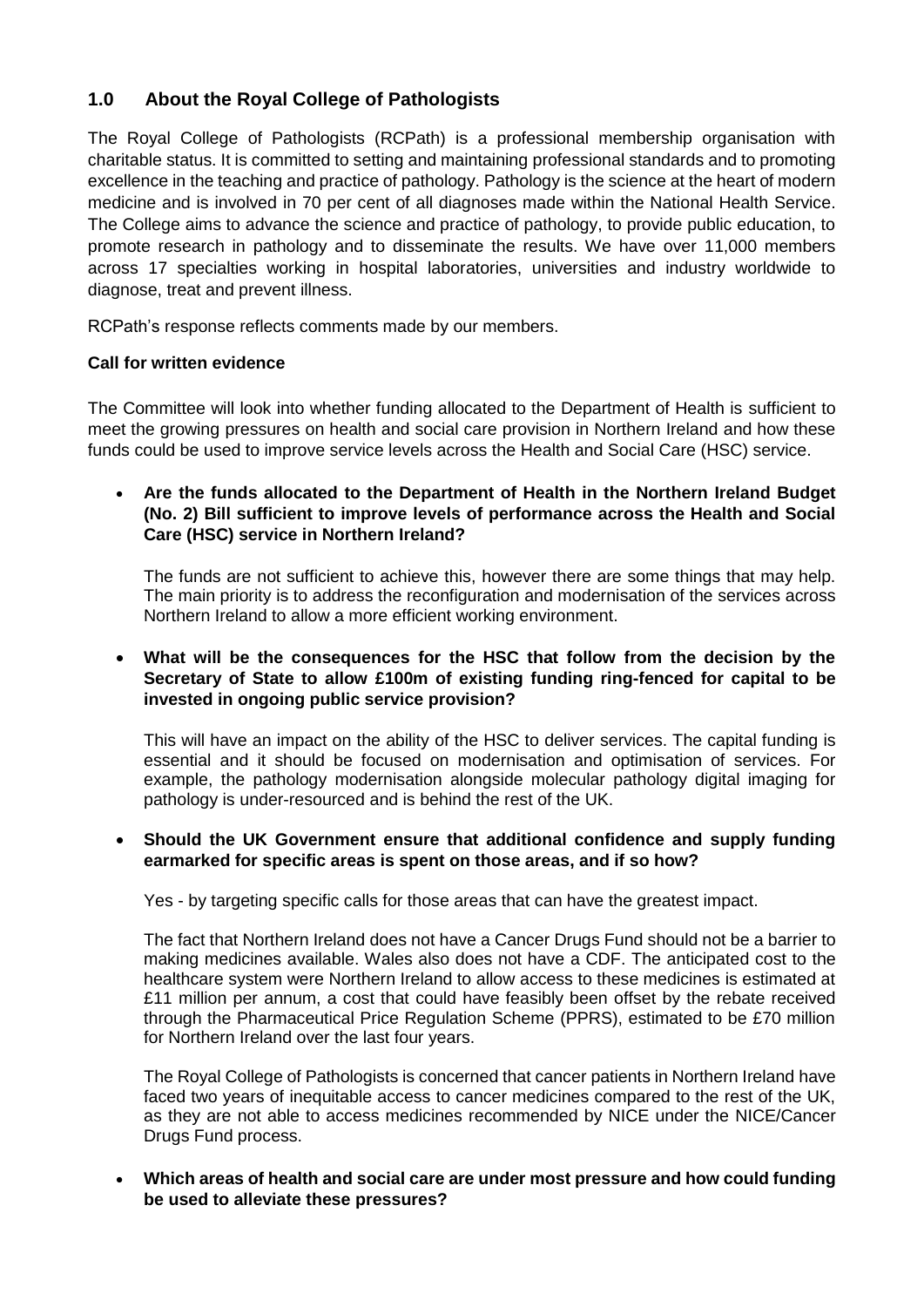Pathology, pharmacy, radiology are currently under pressure.

Proposals to establish a Northern Ireland-wide IT system for pathology services, including digital pathology, are well underway, with business cases being developed and IT systems designed. The College would like this procurement programme to proceed at pace as it will bring numerous patient benefits and improve pathology services for patients in Northern Ireland e.g. by making patients' test results more accessible, and improving access to expert advice and opinion on diagnoses.

#### **How could funding be directed to meet the changing patterns of demand that arise from an ageing population?**

By building a framework for integrated care in which the patient is actually at the centre rather than by focusing on primary or secondary providers' needs.

#### **How can access to cancer treatment and drugs be improved in Northern Ireland?**

At present the current funding restrictions mean that patients with multiple myeloma (blood cancer) do not have access to daratumumab or ixazomib. These drugs are currently available to patients in England and Wales via the cancer drugs fund. In Scotland they are approved by the Scottish Medicines Consortium.

Myeloma remains an incurable disease but considerable progress has been made in recent years with significant improvements in overall survival. However exclusion from accessing two new lines of therapy has the potential to increase illness and death in this patient population relative to patients elsewhere in the UK.

It is unjust and unacceptable that UK residents living in Northern Ireland are unable to access drugs that patients with the same condition can access within Scotland, England and Wales. As UK taxpayers they should be entitled to equitable treatment. It is imperative that the Department of Health (DHNI) works swiftly to resolve current issues that are hindering equitable access to innovative cancer medicines in Northern Ireland.

The current problem with the funding structures within Northern Ireland also involves other haematological conditions. At present two other drugs available via the cancer drugs fund that are not available to haematology patients in Northern Ireland. This includes venetoclax for patients with chronic lymphocytic leukaemia and ibrutinib for patients with Waldenstrom's macroglobulinaemia.

The problem of access to cancer drugs is unfair to patients in Northern Ireland who miss out on medicines that may help them. It also has an impact on research in Northern Ireland. Companies are reluctant to run trials in Northern Ireland because of the medicines access issues, which could in turn result in poorer outcomes for patients. This is an issue that needs to be resolved urgently.

The College recognises that the drugs in question are rarely curative and, in some cases, they may lengthen life by only a short length of time. And they are all expensive. Cancer Research UK is working more widely on potential new models of pricing for new medicines based on patient outcomes, but a solution to the issue is some time away yet. In the meantime, Northern Ireland patients deserve the same access as their counterparts in other parts of the country.